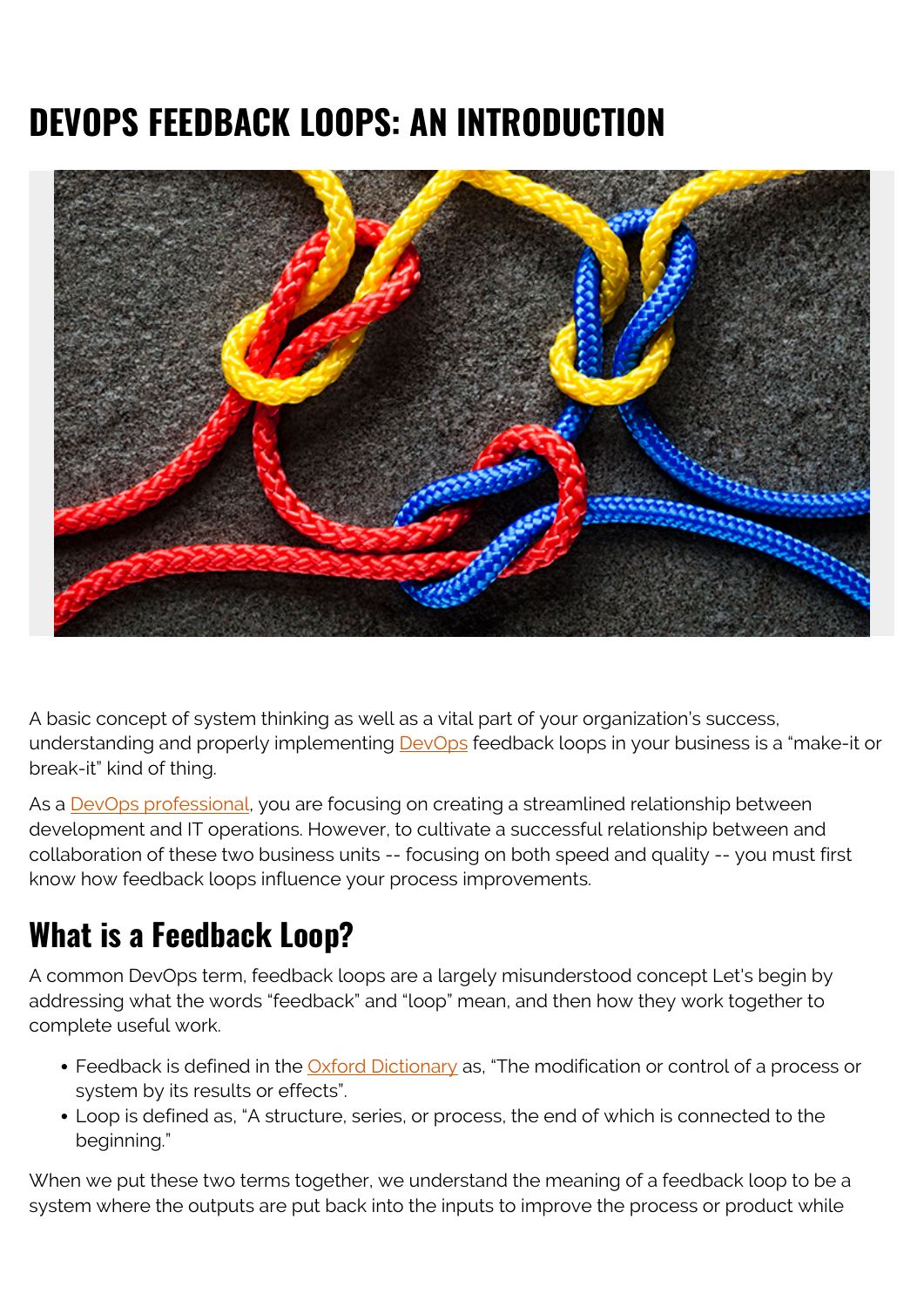increasing or decreasing the effects produced later. Feedback loops are basically an internal review of how teams, systems, and users function.

Yes, this still seems kind of confusing. So, let's dive deeper into how feedback loops work in business and technology. As [many experts](https://searchitoperations.techtarget.com/tip/A-proper-DevOps-feedback-loop-includes-business-leaders) agree,

*"Feedback loops enforce priorities and project goals so that the freedom and fast pace in development doesn't lead it astray."*

The objective of this system is to create a circuit between the two above-mentioned DevOps business units. Essentially starting a flow where when a change happens in one unit, it causes a change in the other unit, eventually leading to a change in the first unit. This allows a company the agility to perform necessary corrections continually in the right direction. Using a feedback loop to collect IT data and create a constant flow of information simply means valuable growth at an enormous scale.

And, one of the best reasons to use DevOps feedback loops is to bridge the gap between software function and customers' expectations. This is organized, optimized change!

## **A Simple DevOps Feedback Loop**

A [developer](https://blogs.bmc.com/blogs/application-developer-roles-responsibilities/) (input) writes some code for a new program. He then sends the newly written code to the designer to build it. After that, an OS runs the built-out code (output). While running it, the developer observes the code. After observation, he determines what to do next (input). He sends the next steps back to the designer and again observes it on the OS (output).

Can you see the loop?

The purpose of the feedback loop here is to streamline the way the code is written, delivered, built, processed, and the time it takes to input modifications. If one of the steps in information delivery is off, the entire loop will be off.

### **Two types of feedback loops**

### **Reinforcing (positive)**

Also called an accelerating loop or change, this type of loop happens when a group sees a positive increase resulting in a second group seeing a positive increase, which then causes a positive increase in the first group. Please note that it can go the other way with a negative influence as well. Take a moment to note how the above-mentioned example is a positive feedback loop.

#### **Balancing (negative)**

This type of loop is the opposite of accelerating. Balancing happens when a first group sees a positive increase resulting in a second group seeing a decreased value, which then negatively decreases the value of the first group. The system will eventually stabilize at a place where no more change can occur.

As each type of feedback loop embraces varying factors--less leading to less or more leading to more--the basic function remains the same. As the loop continues, each unit individually changes while affecting others.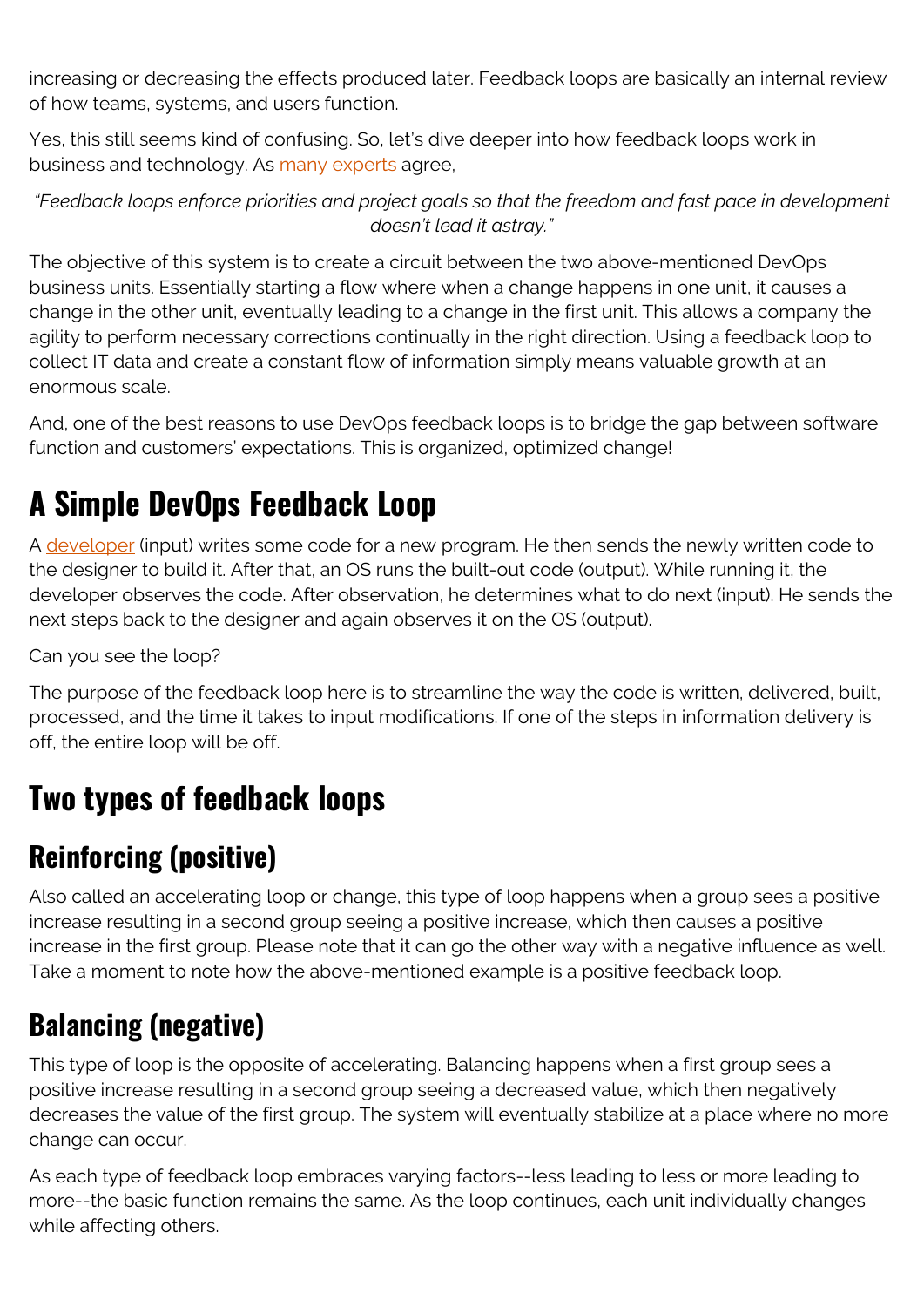### **Common mistakes to avoid**

Focusing on feedback, ignoring the loop

Yes, feedback is always great. But, the point of the loop is to take action. Maybe you have gotten the first steps all in place--integration, building, testing, and deployment. Then things start failing and commitments increase. Your teams are lost in what to do because they fail to find the root cause and communicate. Perhaps they saw the feedback but didn't continue the loop to solve the problem.

#### **Feedback loops are positive, ignoring the negative**

Going back to the types of loops, you must, without any compromise, define what type you are dealing with before implementing any changes. If you are focusing on one outcome but the loop creates a different outcome, balances when not expected, or increases, you will end up with slower, less effective systems and operations. This process will lead you to issues that are never fixed.

#### **Failure on training teams to provide feedback**

Confirming that your entire team can give reliable, usable feedback as well as implementing any feedback received is a key part of having successful feedback loops. To achieve this, you can use already existing feedback loops and discuss what is working within the system. Also, be sure to make all notifications actionable, ensuring follow-through and effectiveness.

#### **Fostering the idea of single loops, not a system**

While there is value in focusing on just one loop, if you fail to see the entire system of loops, your single-loop will fail. For example, your system is unstable due to network failure and full storage space. To fix the problem, you apply a balancing loop, issuing notifications to employees when an issue occurs. This stabilizes the system. But, you can't stop there. Once stabilized, you need to implement an accelerating loop where you can plan for future system modifications allowing you to expand your network and storage. Without the system of loops working together, you will hit a change stalemate.

#### **Feedback loops as notification systems**

Speaking of notifications, it is important to always remember that alerts and notifications are just pieces of information. These are not loops in themselves. You need to focus on humans relating the information from the output into the input rather than relying solely on automated system alerts. Continually check your automation and improve your loops.

#### **Forgetting to define specific problems**

An assessment of your current situation will save you a big headache in the future. As each problem is defined before you start your loops, you can avoid duplicates, unclosed loops, and system problems. On top of that, when your problems are defined, you can easily define your type of loop, building from the ground up.